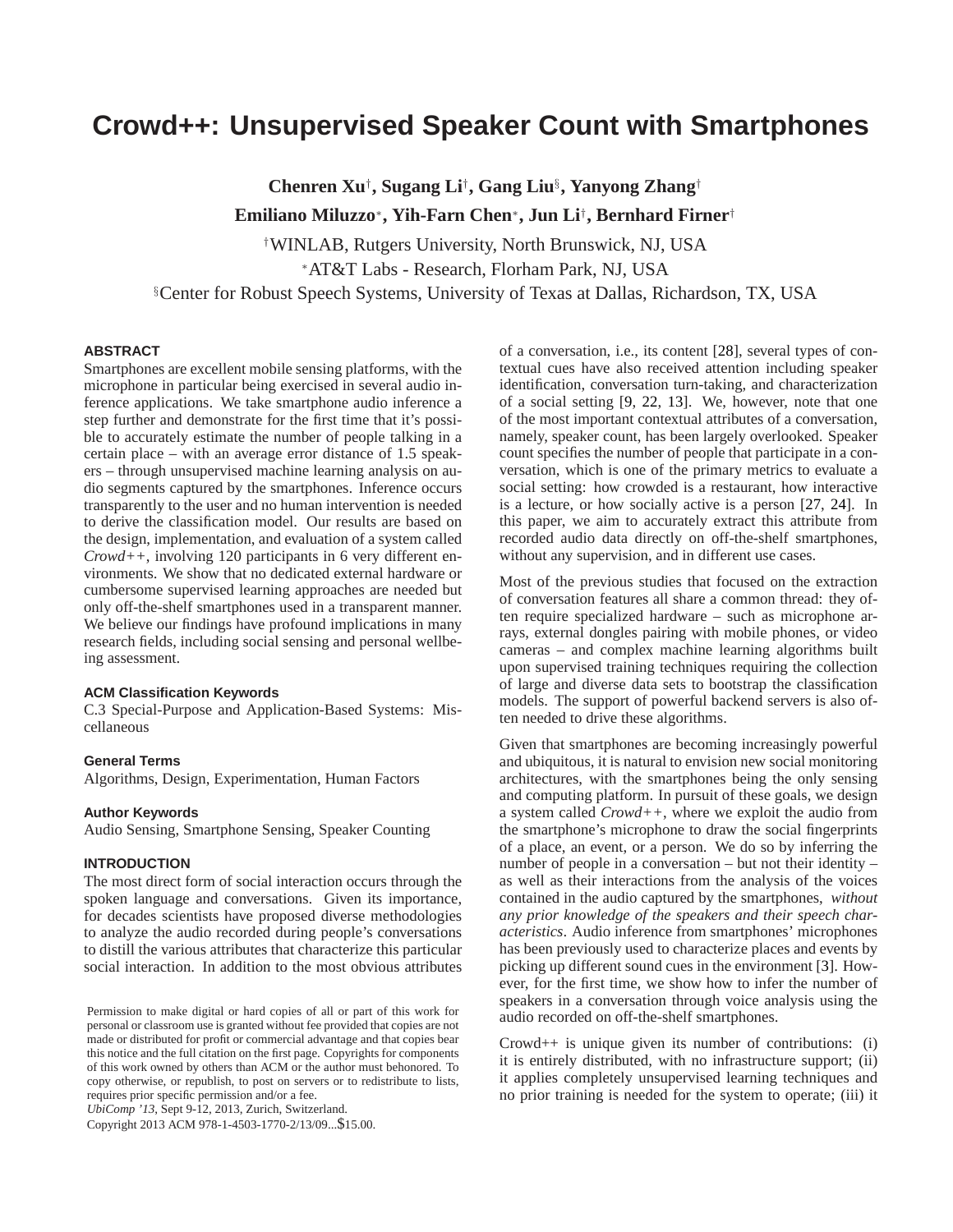is self-contained, in that, the sensing and machine learning computation takes place entirely and efficiently on the smartphone itself as shown by our implementation on four different Android smartphones and two tablet computers; (iv) it is accurate, as shown by experiments where Crowd++ is used in challenging environments with different audio characteristics – from quiet to noisy and loud – with the phone both inside and outside a pocket, and very short audio recordings; and (v) it's energy and resource-efficient.

In spite of Crowd++ not being perfect and potentially affected by limitations – the count is based on active speakers and noise can possibly impact the count accuracy – we still believe that ours is a competitive approach in many different application scenarios. In the social realm for example: people are often interested in finding "social hotspots," where occupants engage in different social behaviors: examples are restaurants, bars, malls, and meeting rooms. What if we could know in advance the number of people in a certain bar or restaurant? It might help us make more informed decisions as to which place to go.

While Crowd<sup>++</sup> may be deemed only as an initial step, we show that faithful people count estimates in conversations can nevertheless be achieved with sufficient accuracy. We implement Crowd++ on five Android smartphones and two tablet computers and collect over 1200 minutes of audio over the course of three months from 120 different people. The audio is recorded by Crowd++ in a range of different environments, from quiet ones – home and office – to noisy places like restaurants, malls, and public squares. We show that the average difference between the actual number of speakers and the inferred count with Crowd++ is slightly over 1 for quiet environments, while being no larger than 2 in very noisy outdoor environments. We conjecture that this accuracy is adequate and meaningful for many applications – such as social sensing applications, crowd monitoring and social hotspots characterization just to name a few – that don't necessitate exact figures but only accurate estimates.

# **MOTIVATION AND CHALLENGES**

Speaker count is an important type of contextual information about conversations. Crowd++ is able to infer the number of speakers in a dialog without requiring any prior knowledge of the speech characteristics of the involved people because of its unsupervised nature. We believe that the ability to capture this information can support different classes of applications, some of which are summarized below.

**Crowd Estimation and Social Hotspots Discovery.** With Crowd++ it would be possible to estimate the number of people talking in certain places, such as restaurants, pubs, malls, or even corporate meeting rooms. This information is useful to assess the occupancy status of these places.

One question that comes to mind is: Why do we need a solution like Crowd++ to infer the number of people in a place? Wouldn't be enough to simply count the number of WiFi devices associated with an access point, piggyback to a bluetooth scan result, measure co-location, use computer vision techniques to analyze the number of people in video images,

or even use active methods that require the transmission and analysis of audio tones? The answers to these questions are quite straightforward: none of these techniques in isolation is the solution to the problem. In order to read the association table of an access point there is a need to have access to the WiFi infrastructure, which is often not allowed. Even if possible, a person with several WiFi devices may generate false positives. A count based on the result of a bluetooth discovery [\[34\]](#page-9-7) is error-prone because of the likelihood of reaching out to distant devices. RF-based device-free localization techniques [\[36\]](#page-9-8) require the support of an infrastructure of several radio devices. Acoustic-based counting engines as in [\[14\]](#page-9-9) are error-prone because of surrounding noise and audio sensitivity to clothes. Counting people through computer vision techniques [\[7\]](#page-9-10) requires customized infrastructure, suffers from privacy concerns, and is limited by lighting condition. Crowd++ inference is instead based on a much more localized event – speech – that can significantly scope the count inference to specific geographic regions. It's also passive, since no active sounds by the devices need to be played.

We generally assume that people usually engage in conversations in social public spaces such as restaurants, bars, or conference rooms. We also acknowledge that in other places, such as subway stations or movie theaters, silence is predominant, making it difficult for Crowd++ to properly operate. We, however, note that Crowd++ should not be deemed as a replacement of any of the existing approaches. Rather, it should be seen as a complementary solution that can be useful to boost the crowd count accuracy by working in concert with different techniques. Prior information about a certain place – such as the average number of people attending the place – combined with the properties of statistical sub-sampling can also be used to boost the final count accuracy.

**Personal Social Diary.** Doctors analyze their patients' social patterns to predict depression or social isolation and take early actions. Rather than using ad-hoc hardware as in [\[27\]](#page-9-4), which could potentially perturb the quality of the measurements, Crowd++ is installed on the smartphones of people potentially affected by depression and operates unobtrusive monitoring in a much more scalable, and less invasive fashion. These patients' social pattern could in fact be drawn by the social engagement captured by Crowd++ as the patients go about their daily lives.

**Participant Engagement Estimation.** What if a teacher could assess, after a lecture, the level of engagement of their students by simply looking at the number of students participating in discussions during the lecture and the frequency of the discussions? This could be used as an indirect measure of the class engagement and of the teacher's effort in improving the quality of their teaching. Students would in turn be motivated to run Crowd++ on their devices in order to share with their friends, and in turn apprehend from other students, information on the most lively lecture on campus.

# **Challenges**

As in other smartphone audio inference applications, Crowd++ is affected by some challenges: the phone's location, e.g., in or out of a pocket or bag, smartphone's hardware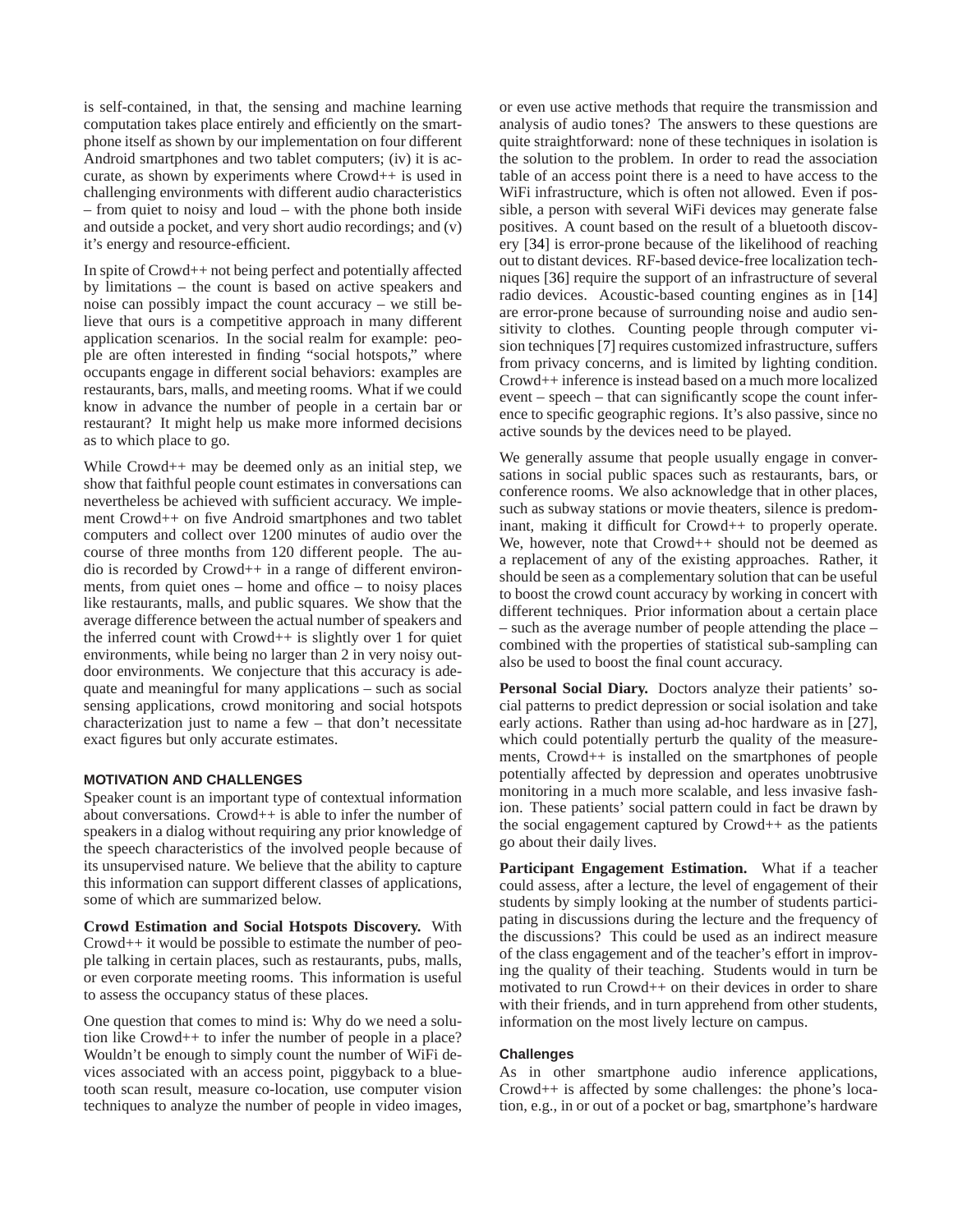constraints, and noise polluting the audio are the main limiting factors. Despite these limitations, we show through the development and evaluation of Crowd++ that the system is able to efficiently and accurately perform speaker count in a diverse set of environments and settings.

## **PRIVACY**

It is quite natural to raise privacy concerns when doing audio analysis. These concerns become more serious when the audio is captured with a smartphone, which is always with the user, even in private spaces. With this in mind, we take specific steps to make sure that users' privacy is preserved.

Speakers' identity is never revealed. Crowd++ isn't able to associate a voice fingerprint to a specific person and it's designed to only infer the number of different speakers in an anonymized manner. Crowd++ could potentially identify only the phone's owner if the algorithm was actively trained to recognize the owner's voice. Identification of the owner may be optionally added to either improve the speaker count accuracy or in personal social diary applications.

The audio analysis is always performed locally on devices in order to avoid sensitive data leaks. The audio is deleted right after the audio features computation. Should communication with backend be needed, the servers should be trusted and offthe-shelf encryption methods for the communications should be put in place. Only features extracted from the audio, rather than the raw audio itself, should be sent to the server.

To guarantee the user's privacy when the data is sent to a backend server and to prevent attacks that exploit the audio features to reconstruct the original audio, measures such as the ones proposed by Liu et al. [\[18\]](#page-9-11) should be put in place. In this work, it is shown how to manipulate the features to a point that they are still effective for a machine learning algorithm to infer events while, however, obfuscating the underlying content of the raw audio.

Finally, by giving users the ability to configure the application's settings, Crowd++ should be allowed to work only in specific locations – say, in public places. Through geo-fencing technologies, the application could be automatically activated and deactivated as directed by the user's preselected policies: e.g., activate it in the office and in restaurants but not at home.

## **SYSTEM DESIGN**

Crowd++ estimates the number of active speakers in a group of people. It consists of three steps: (1) *speech detection*, (2) *feature extraction*, and (3) *counting*. In the speech detection phase, we extract the speech segments from the audio data by filtering out silence periods and background noise. In the feature extraction phase, we compute the feature vectors from the active speech data. In the counting phase, we first select the distance function that is used to maximize the dissimilarity between different speakers' voice, and then apply an unsupervised learning technique that, operating on the feature vectors with the support of the distance function, determines the speaker count. An overview of the Crowd++ pipelined approach is shown in Figure [1.](#page-2-0)



<span id="page-2-0"></span>**Figure 1. Crowd++ sequence of operations.**

## **Speech Detection**

As soon as an audio clip is recorded, we segment the clip into smaller segments of equal length. Each segment, which is 3-second long, is the basic audio processing unit. Through experimentation we find this duration to be acceptable for the trade-off between inference delay and inference accuracy. It also captures adequately the turn-taking pattern normally present in everyday conversations [\[22\]](#page-9-2). This choice is also supported by previous studies showing that the median utterance duration of telephone conversations between customers of a major U.S. phone company and its customer service representatives is 2.74 seconds [\[31\]](#page-9-12).

The result of the segmentation of an audio clip  $S$  is a sequence of N different segments,  $S = \{S_1, S_2, ..., S_N\}$ . Next we filter out segments containing long periods of silence or where noise is predominant. We use each segment's pitch value for this purpose.

Pitch [\[32\]](#page-9-13) is directly related to the speaker's vocal cord, and therefore, by being intimately connected with the speaker vocal trait, it's robust against noise and other external factors. Pitch has been widely used in speaker identification [\[5\]](#page-9-14) and speaker trait identification [\[20\]](#page-9-15) problems. When estimated accurately, pitch information can be used to assist the voice activity detection task in a noisy acoustic environment. In this study, we select YIN [\[8\]](#page-9-16), a time-domain pitch calculation algorithm based on autocorrelation. While some other pitch estimation algorithms, such as Wu [\[35\]](#page-9-17) and SAcC [\[17\]](#page-9-18), might exhibit better accuracy, YIN is simpler, more energy-efficient, and robust to noise – hence more suitable for mobile devices.

Traditionally, energy-based methods such as the ones discussed in [\[11\]](#page-9-19) have been used for voice data detection, but they are unsuitable for processing audio collected by smartphones. When recording audio, smartphones are usually placed at a certain distance from the speakers. As a result, even in absence of speech, the ambient audio energy could be high enough to trigger false positives in energy-based algorithms. Pitch, on the other hand, is a better alternative be-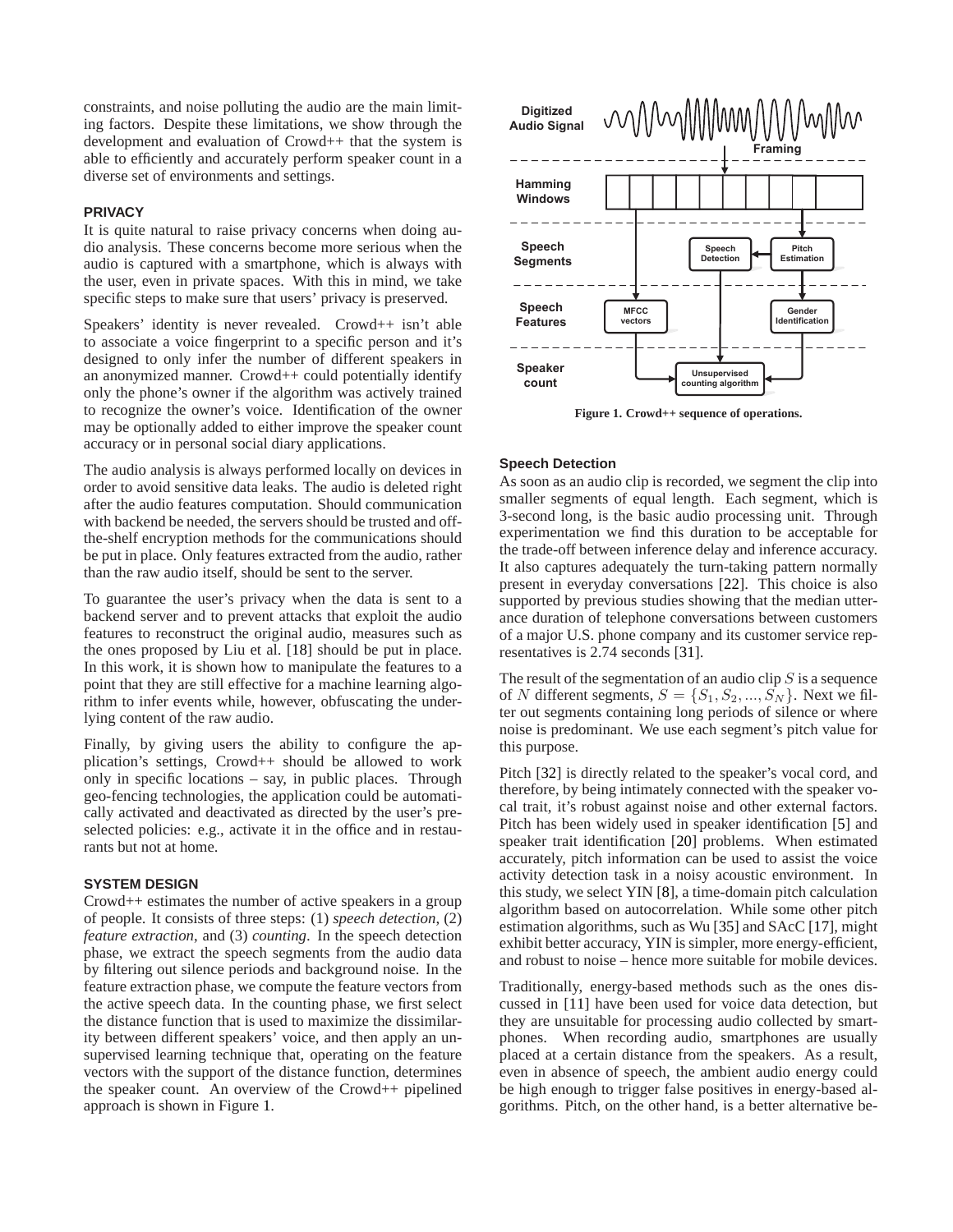

<span id="page-3-2"></span>**Figure 2. Cosine similarity distance demonstrates better speaker distinguishing capabilities with longer utterance.**

cause human pitch is distinctly different than pitch obtained in absence of speech.

second, and the expected error probability (EEP) metric. The EEP is defined as:

We then apply the pitch estimation algorithm on all the segments to only admit those where the pitch falls within the range of 50 to 450 Hz, the typical pitch interval for human voice [\[4\]](#page-9-20). In this way, we apply a filtering technique to remove all the segments with long periods of silence or background noise. We note that using pitch to detect speech is not always the best approach because of pitch being only associated with voiced phoneme. However, in our setting, each basic acoustic segment is 3 seconds long with a probability of lack of voiced parts in such a time frame being quite low. In our evaluation, we collected over 1200 minutes audio and verified that pitch is a feasible solution for our purposes.

## **Speaker Distinguishing Features and System Calibration**

Having filtered out the non-speech and background noise audio segments, our next step is to extract the features that can efficiently distinguish speakers. We have explored various feature sets that are largely used in the speech processing community, such as LPCC [\[23\]](#page-9-21), RASTA [\[12\]](#page-9-22), and different combinations of them. We find that MFCC [\[10\]](#page-9-23) and pitch, when used together, provide the best inference results. In the following, we discuss the details on how these feature vectors are used in our counting algorithm.

#### MFCC and its Distance Metric

MFCC is one of the most effective and general-purpose features in speech processing [\[10\]](#page-9-23). In Crowd++, we use the coefficients between the 2nd and the 20th coefficient in order not to model the DC (direct current) component of the audio from the first coefficient. A 19-dimensional MFCC vector is then formed out of each 32 msec frame.

In order to perform the counting, we need to rely on a distance metric that allows Crowd++ to distinguish speech from different speakers by comparing MFCC vectors from different audio segments. An ideal distance metric should demonstrate a perfect discriminative capability when computed on data from two different speakers. After investigating several common distance metric options – e.g., Average Linkage and 2-Gaussian Mixture Model (GMM) Generalized Likelihood Ratio  $(GLR)^1$  $(GLR)^1$  – we find that Cosine Similarity (CS) is the best candidate as it minimizes the computation overhead in terms of real-time factor (RTF), defined as the processing time per

 $\int_0^{\tau}$  $\int_{-\infty}^{\tau} p(x|\omega_d) dx + \int_{\tau}^{\infty}$  $\int_{\tau} p(x|\omega_s) dx,$ 

where  $p(x|\omega_s)$  and  $p(x|\omega_d)$  represent, respectively, the probability density functions (pdfs) of the distance from the same speaker and different speakers, and  $\tau$  is the data point where these two pdfs present the same value. Table [1](#page-3-1) shows that the best performance for both the RTF and EEP metrics is achieved using CS. This confirms the superiority of the CS distance compared to a GMM approach, heavily used in the literature in audio processing applications.

| Distance Model                 | EEP    | <b>RTF</b> |
|--------------------------------|--------|------------|
| Cosine Similarity (CS)         | 0.1687 | 0.003      |
| Average Linkage (AL)           | 0.5787 | 0.01       |
| 2-Gaussian Mixture Model (GMM) | 0.5742 | 1.17       |

<span id="page-3-1"></span>**Table 1. Cosine Similarity outperforms Average linkage and 2-Gaussian Mixture Model in terms of expected error probability (EEP) and real time factor (RTF) based on 3-second utterances.**

For the audio data processing, we partition the data into smaller segments, and assume the speech within a segment belongs to the same speaker. We then calculate the MFCC vectors for each segment and determine whether two segments belong to the same speaker by looking at their distance. We plot the cosine similarity distance density with different segment lengths (1, 2, 3 seconds) in Figure [2.](#page-3-2) We observe that the size of the overlap decreases as the length of the segment increases, which confirms the intuition that it is easier to distinguish multiple speakers when longer samples are collected. Finally, Figure [2](#page-3-2) also provides hints about the best possible CS distance threshold that allows the differentiation of different speakers.

#### Pitch and Gender Identification

In addition to assisting the speech detection process as discussed above, pitch can also be used to identify the gender of the speaker because the most distinctive trait between male and female voices is their fundamental frequency or pitch. The average pitch for men falls between 100 and 146Hz, whereas for women it is usually between 188 and 221Hz, as demonstrated in [\[4\]](#page-9-20). By relying on gender identification, Crowd++ speaker count accuracy is increased because of its disambiguation role. For instance, if two participants (one male and the other female) present similar MFCC features, their pitch difference can help distinguish between the two.

<span id="page-3-0"></span><sup>&</sup>lt;sup>1</sup>We use 2-GMM because a higher order GMM fails to converge in the parameter fitting phase.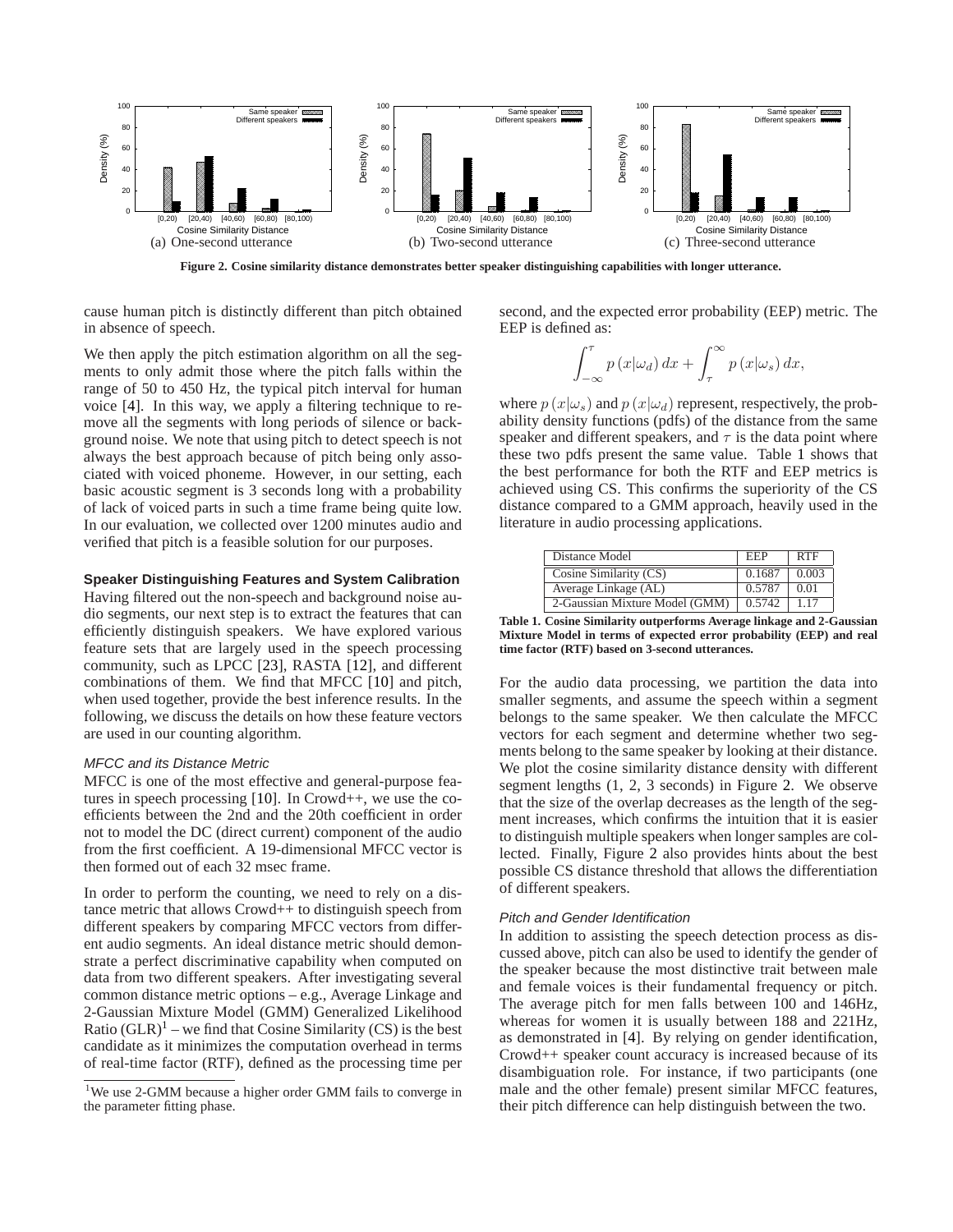#### **Crowd++ Counting Engine**

The last step is about the computation of the speaker count. Having extracted  $n$  different audio segments containing human voice, Crowd++ derives the feature vectors from each segment. Let  $M_1, M_2, ..., M_n$  be the sequence of feature vectors for all the segments, where  $M_i$  is the MFCC feature vectors for segment  $S_i$ .

Our counting algorithm involves two rounds. In the first round, we aggregate neighboring segments that produce similar features. Traditional speech processing methods use agglomerative hierarchical clustering [\[15\]](#page-9-24) that requires the comparison between each segment with every other segment in the set, which incurs a computational complexity of  $O(n^2)$ . We instead employ a much more lightweight clustering method, i.e., forward clustering, which needs to visit all the segments only once. In forward clustering, we start from segment 1 (i.e.,  $S_1$ ), and compare it against  $S_2$ . If their MFCC features are close enough, i.e.,  $d_{CS}(M_1, M_2) < \theta_s$ , we merge these two segments into a new  $S_1$ . Next we compare this new  $S_1$  with  $S_3$ . If they are still similar, we will merge them too. Otherwise, we stop comparing with  $S_1$ , and begin to compare  $S_3$  and  $S_4$ . In contrast with hierarchical clustering, forward clustering incurs much less computation and energy overhead given its linear time complexity  $O(n)$ . The rationale behind forward clustering is that there usually exists temporal correlation in speech – the likelihood of contiguous segments containing the same voice is high when the segments are short enough. After running the forward clustering algorithm, we have fewer and longer segments, to the result of the merging step. We also note that longer segments have better performance in distinguishing different speakers and further boost counting accuracy.

Let's now denote with  $C$  the set of inferred speakers. When computing the distance  $d_{CS}(i, j)$  between two different feature vectors  $M_i$  (which is the MFCC vector from a new segment i) and  $N_i$  (which is the MFCC vector of a previously inferred speaker,  $C_j$ ) we have three possible outcomes:

- *Existing Speaker:* If  $d_{CS}(i, j) < \theta_s$  and we infer a same gender, then we treat these two voice segments as belonging to the same person, namely  $C_j$ . In this case, we do not update C by adding new inferred speakers, but only update  $C_j$ 's MFCC vector as  $M_i$ . If this condition is true for multiple existing speakers, we update the MFCC of the speaker that gives the lowest CS distance.
- *New Speaker:* If  $d_{CS}(i, j) > \theta_d$  or different genders are inferred for all the members in  $C$ , we then tag this voice data as from a new speaker, the  $|C| + 1$ -th speaker, and add it to the admitted crowd  $C$ , where  $|C|$  denotes the size of C.
- *Uncertainty:* If  $d_{CS}(i, j) \geq \theta_s$  for all j's but  $d_{CS}(i, k) \leq$  $\theta_d$  for some k (both j,  $k \leq |C|$ ), then we cannot decide whether this utterance is from an existing speaker or a new speaker. In this case, we discard this data point.

The  $\theta_s$  and  $\theta_d$  thresholds are empirically determined in the calibration phase before we conduct the evaluation. We note that the optimal threshold values may vary across different phone models because the microphones have different internal sensitivity levels. The choice of these two thresholds is driven by the desire to be conservative in the discovery of new speakers while minimizing the number of false positives.

To summarize, our counting algorithm is designed to be robust and resource-aware. To this end, we rely on an energy efficient and noise-resilient pitch estimation algorithm, and introduce the cosine similarity distance function, an efficient distance metric at the core of our counting engine.

#### **EVALUATION**

A detailed description of the Crowd++ evaluation results is presented in this section.

## **Crowd++ App Implementation**

We have implemented Crowd<sup>++</sup> on the Android platform using Java and installed it on multiple smartphones – HTC EVO 4G, Samsung Galaxy S, S2, S3, Google Nexus 4, – and tablets – Samsung Galaxy Tab 2 and Google Nexus 7. The raw audio is recorded at an 8 KHz frequency, 16 bit pulse-code modulation (PCM). We use 32 msec hamming window with 50% overlap for computing the MFCC, and the YIN pitch tracker. The code base of Crowd++ has been optimized to minimize the CPU processing time and energy consumption.

## **Energy considerations**

In Table [2,](#page-4-0) we report the latency for processing 1-second audio segments in terms of MFCC and pitch computation, and the time needed to run the speaker count algorithm on the different devices. The results show that Crowd++ execution time is fast, topping 320 msec and only 171 msec on a Galaxy S3. In addition, we demonstrate Crowd++ energy efficiency in a continuous sensing scenario. We adopt the duty-cycling approach of recording for 5-minutes followed by the speaker count algorithm and sleeping for T minutes. We choose the Galaxy S2 phone and plot in Figure [3](#page-5-0) the phone's battery duration as a function of the sleep time T between consecutive recordings (similar results can be found for other devices). We observe that even with short sleeping intervals, i.e., 15 minutes, the phone can last up to 23 hours. All the measurements are collected with the WiFi service running in background on the phone. These battery durations are all compatible with the use of a phone in a normal daily routine. It has to be noted that these battery durations are achieved with a fixed duty-cycle policy, providing a performance lower bound. Given that Crowd++ would mostly run in public spaces only, longer sleeping intervals would extend the battery duration even further.

| Latency<br>(msec) | HTC.<br>EVO 4g | Samsung<br>Galaxy S2 | Samsung<br>Galaxy S3 | Google<br>Nexus 4 | Google<br>Nexus 7 |
|-------------------|----------------|----------------------|----------------------|-------------------|-------------------|
| <b>MFCC</b>       | 42.90          | 36.71                | 24.41                | 22.86             | 23.14             |
| Pitch             | 102.71         | 80.36                | 58.11                | 47.93             | 58.33             |
| Count             | 175.16         | 150.47               | 89.01                | 83.53             | 70.23             |
| Total             | 320.77         | 267.54               | 171.53               | 154.32            | 151.7             |

<span id="page-4-0"></span>**Table 2. Average latency for processing 1-second audio for MFCC calculation, Pitch calculation, and speaker counting using different phone models.**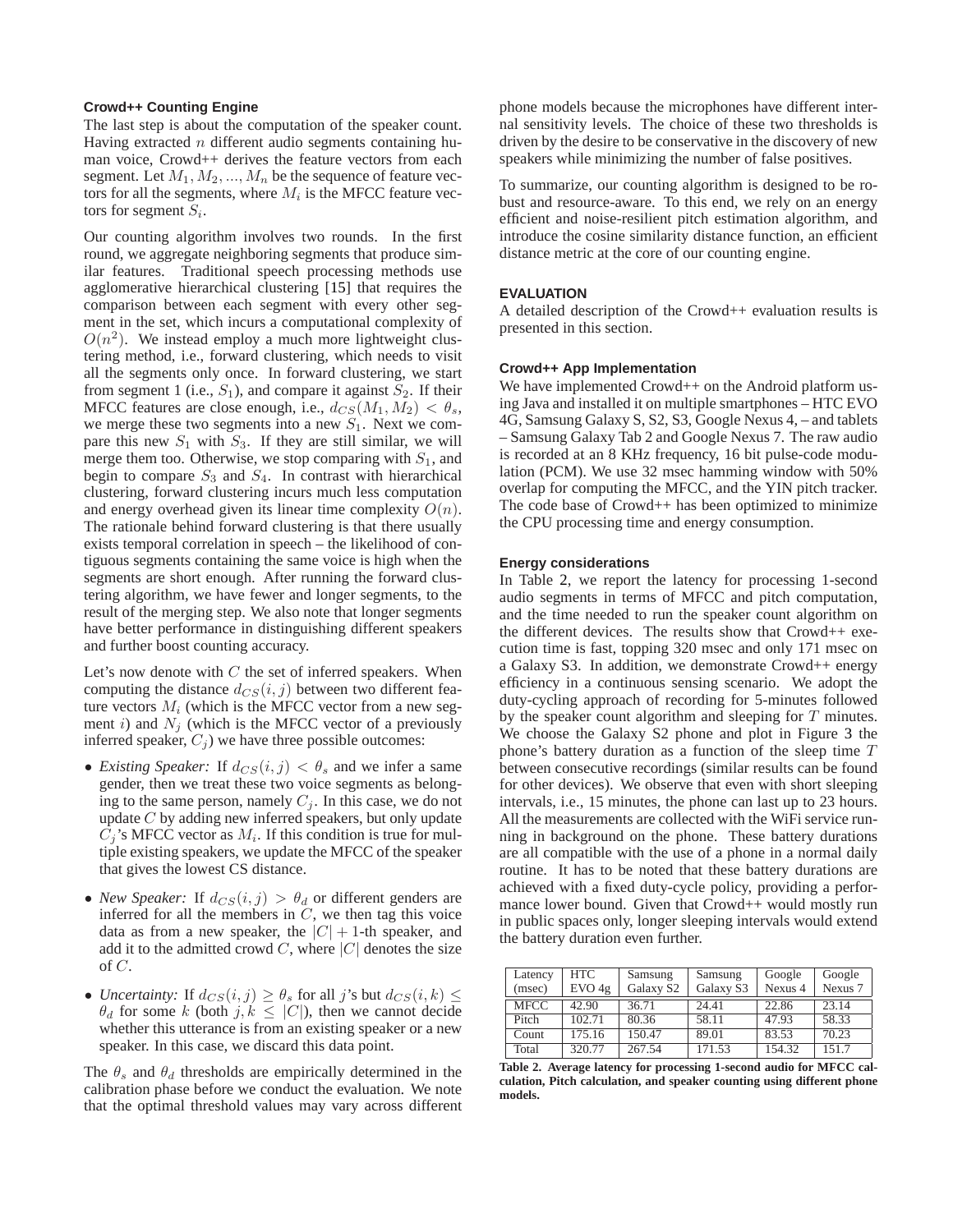

<span id="page-5-0"></span>**Figure 3. A duty-cycle of 15 mins guarantees a one day battery life for the Samsung Galaxy S2.**

## **Performance Metric**

We define *Error Count Distance* as  $|\hat{C} - C|$ , where C is the actual number of speakers and  $\hat{C}$  is the estimated speaker count. The metric is calculated using the absolute value of the error to avoid the terms canceling out because of their positive and negative contributions. The average error count distance is a proxy for the Crowd++ count accuracy.

## **MFCC and Pitch Parameters**

Before the feature computation of an arbitrary speech segment, we first need to set appropriate values for the parameters required by the CS metric to properly operate. For this purpose, we have performed a preliminary calibration phase at the beginning of the study, where we collect audio from 10 participants (5 males and 5 females) from different countries with different accents. To guarantee robust calibration, we use different phone models mentioned earlier with different placements (on the table and in the pocket), different distances (in a range of 2 meters), and orientations with respect to the speaker. We empirically chose 15 and 30, respectively, for the  $\theta_s$  and  $\theta_d$  thresholds used by the cosine similarity distance metric introduced in the previous section.  $\theta_s$  and  $\theta_d$ are chosen as the median value from  $p(x|\omega_s)$  and  $p(x|\omega_d)$ , which is a little off from  $\tau$  mentioned earlier to filter out the speech containing overlap and pause.

## **Performance with a Single Group of Speakers**

We first conduct a set of controlled experiments to benchmark the performance of Crowd++. The experiment consists of 10 different sessions. The first session includes one speaker, and the number of speakers is incremented by 1 in each following session. As a result, the 10th session includes 10 speakers. In each session, every speaker sits at an oval table and speaks in turns as in a conversation. Figure [4](#page-6-0) illustrates the experimental setting. We use 7 smartphones for the audio recording – one smartphone (phone 0) is placed at the center of the table; 3 smartphones (phones 1-3) are placed on the table at a distance of 0.5 m, 1 m, and 1.5 m from the center; 3 smartphones (phones 4-6) are placed inside speakers' pockets;

# Counting Accuracy vs. Phone Position

During a conversation, phones are usually placed on the table. Therefore, we look at how the phone's position on the table affects the error count. The results are shown in Figure [5.](#page-6-1) The results show that Crowd++ is rather robust against various conversation group sizes and phone positions. The error count distance is usually within 1, sometimes 2, and very rarely 3 (in 2 out of 40 cases). From this set of results, we can draw the following conclusions: First, in a quiet indoor environment, Crowd++ gives accurate speaker count estimates. Second, the phone's position on the table does not have an obvious impact on the inference accuracy.

## Counting Accuracy when Phones on Table vs. in Pocket

Figure [6](#page-6-2) compares the mean error count distance for phones placed on the table (namely, phones 1-3) and phones placed inside a pants pocket (namely, phones 4-6). We find that in general, phones placed inside a pocket provide larger error count distances, similar to the trend observed in earlier smartphone-based audio sensing studies [\[25\]](#page-9-25). As a result, we suggest that in order to achieve accurate speaker count estimates, users should place their phones on the table to extend the sensing range of the microphone.

## Counting Accuracy with Different Aggregation Methods

Given the proximity to the speakers, multiple phones record audio at the same time. We exploit this redundancy and compare different ways of aggregating the results. Specifically, we collect the speaker count estimates from all the 7 phones and show the mean, median and mode of all the samples in Figure [7.](#page-6-3) The results show that the median and mode value give better speaker count estimates because they are more robust to estimation errors, and mode is better than the median in most of the cases.

#### **Performance with Multiple Groups**

We now investigate the performance of Crowd<sup>++</sup> when operating in an environment where different groups of people are next to each other. This is the case of a restaurant for example, with each table occupied by a number of people. In this case, the speech from a nearby group could impact the results of the counting. In order to demonstrate that Crowd++ can work in such a scenario, we have conducted another benchmark experiment to mimic a restaurant setting by having two and three groups of people talking at adjacent tables in the same room. Each group entertains separate conversations occurring in parallel. For each group, two phones are deployed: the first one held by one speaker and the second one in another speaker's pocket. In the two-group scenario, each group has 5 participants, while in the three-group scenario each group has 3 participants. The groups are separated by a 3-meter gap. We record 3 audio clips in each scenario.

We show the estimated speaker count in Figure [8.](#page-6-4) It is interesting to see that when we have multiple groups talking at the same time, the phones in the pocket have a slightly better performance. This is because the phone in the pocket is still able to pick up the group members' voice while filtering out – for the clothing muffling effect – more distant sounds. Overall, both the phones in each group are able to accurately estimate the speaker count, with an average error distance of 1.5. It is important to realize that only 1 device is sufficient in a group of people to infer the speaker count.

In order to estimate the total number of people in a restaurant, our solution involves having each group estimate its size,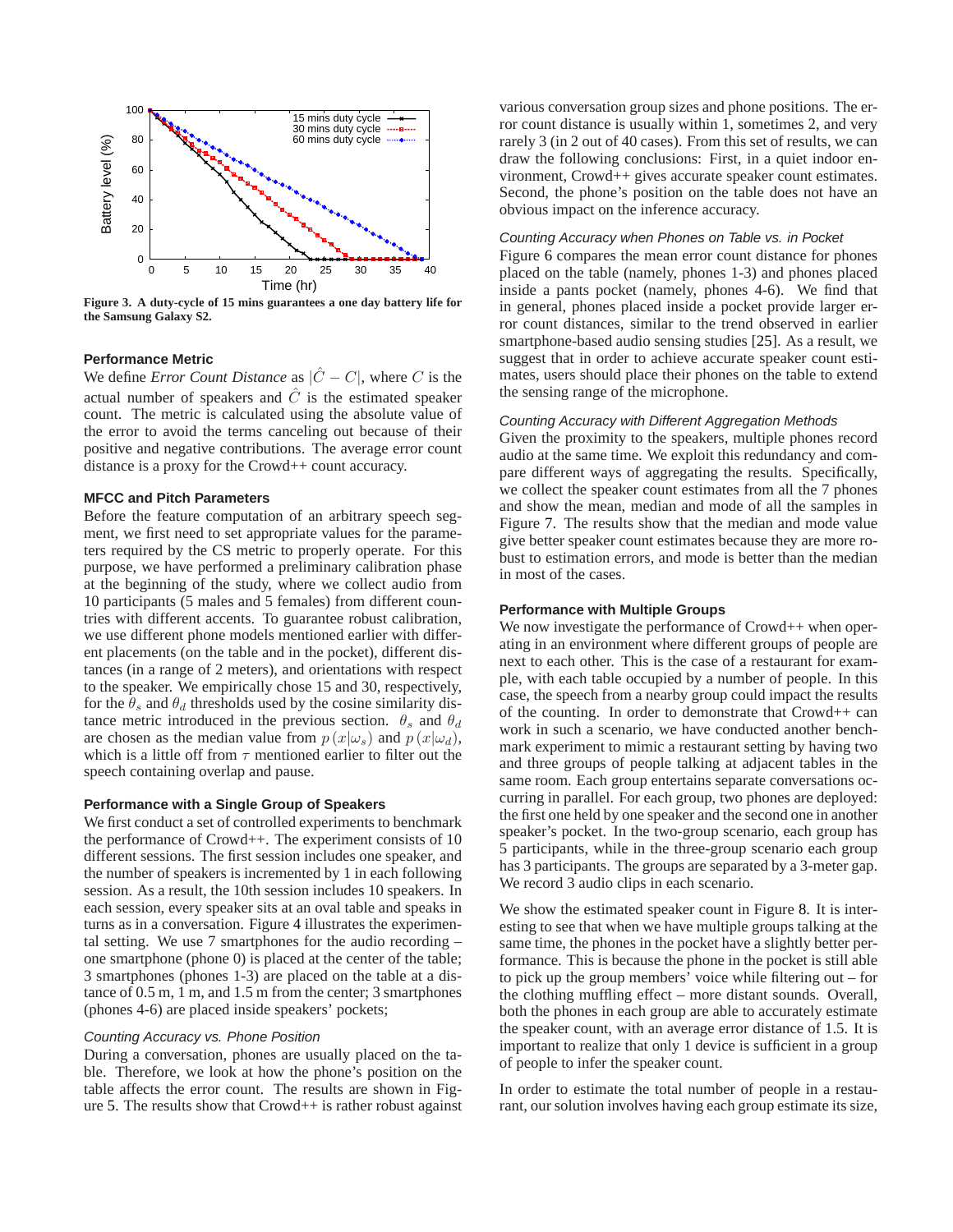

<span id="page-6-0"></span>**Figure 4. The phone placement in the benchmark experiments.**



<span id="page-6-2"></span>**Figure 6. The phones on the table present a better counting accuracy than the phones inside the pockets.**



<span id="page-6-1"></span>**Figure 5. The counting accuracy does not vary much with the phone position on the table.**



<span id="page-6-3"></span>**Figure 7. We achieve better count results when using median or mode from all the devices.**



<span id="page-6-4"></span>**Figure 8. The phones inside the pockets present better counting results when multiple groups of speakers are co-located.**

and then using the sum as the total people count. In this experiment, we also evaluate the performance of this solution, which is shown in Figure [8](#page-6-4) as well. We find that the average error count distance is reported 1 and 2 for the phones placed in the pockets or on the table. As a result, we believe that our divide-and-conquer solution works well in practice, especially considering the privacy concerns involved in uploading the audio features to the cloud for aggregation.

# **Performance with Various Conversation Parameters**

In reality, many factors could impact the counting performance, such as utterance length, overlapping speech, and the duration of the recorded audio clip. Precisely controlling these parameters at the same time in real world experiments is often unfeasible. For this reason, we follow a common approach in the speech community and generate a separate dataset, as previously shown in [\[26\]](#page-9-26). Specifically, we collect audio recordings from 4 male and 4 female participants using a smartphone. We ask each speaker to talk for 3 minutes and record the audio clips. We then segment these clips into smaller segments of random lengths and assemble them to generate audio data. We model the utterance length as a random variable following a log-normal distribution with mean of  $\delta$  and standard deviation of 1 according to the configurations used in [\[31\]](#page-9-12). By default, each generated audio clip has 2, 4, 6, or 8 speakers, is 8 minutes long, no overlap, and is assigned a value of  $\delta = 3$ .

#### Counting Accuracy with Audio Clip Duration

In this set of experiments, we vary the audio duration from 2, to 4, 6 and 8 minutes. We report the average error count distances with these different audio durations in Figure [9.](#page-7-0) The results show that to achieve a good counting accuracy, we need longer audio clips. As shown in the plot, 8-minute audio clips are usually long enough to achieve an average error count distance of 1. This is meaningful since we target the inference in social spaces, where usually people tend to remain for more than 8 minutes.

## Counting Accuracy with Overlapping Percentage

Earlier studies [\[6\]](#page-9-27) show that conversations are often characterized by interruptions of one speaker to another. In this set of experiments, we look at the impact of the percentage of the overlapping speech. We vary the overlapping percentage from 0%, 5%, 10%, 20% to 40% and show the results in Figure [10.](#page-7-1) We find that the overlapping percentage does not have a noticeable impact on the performance of Crowd++. Even with overlaps of 40% the average error distance of Crowd++ is about 1.

# Counting Accuracy with Utterance Length

In daily conversations, utterance duration can vary according to the setting: people tend to be interrupted more frequently in casual chats and less in formal meetings. We then look at the impact of the utterance length, which we make it of 1, 2, 3, 5, and 8 seconds. The average error count distance is shown in Figure [11.](#page-7-2) We observe that we have slightly worse results when the utterance length is 1 or 2 seconds, shorter than the processing unit of 3 seconds. Even so, the average error distance is 1.5. When the utterance length is longer than 3 seconds, the average counting error distance decreases to 1.

# **Large-scale Experiments**

To demonstrate that Crowd++ can accurately count speakers in different conditions, we have installed the app in six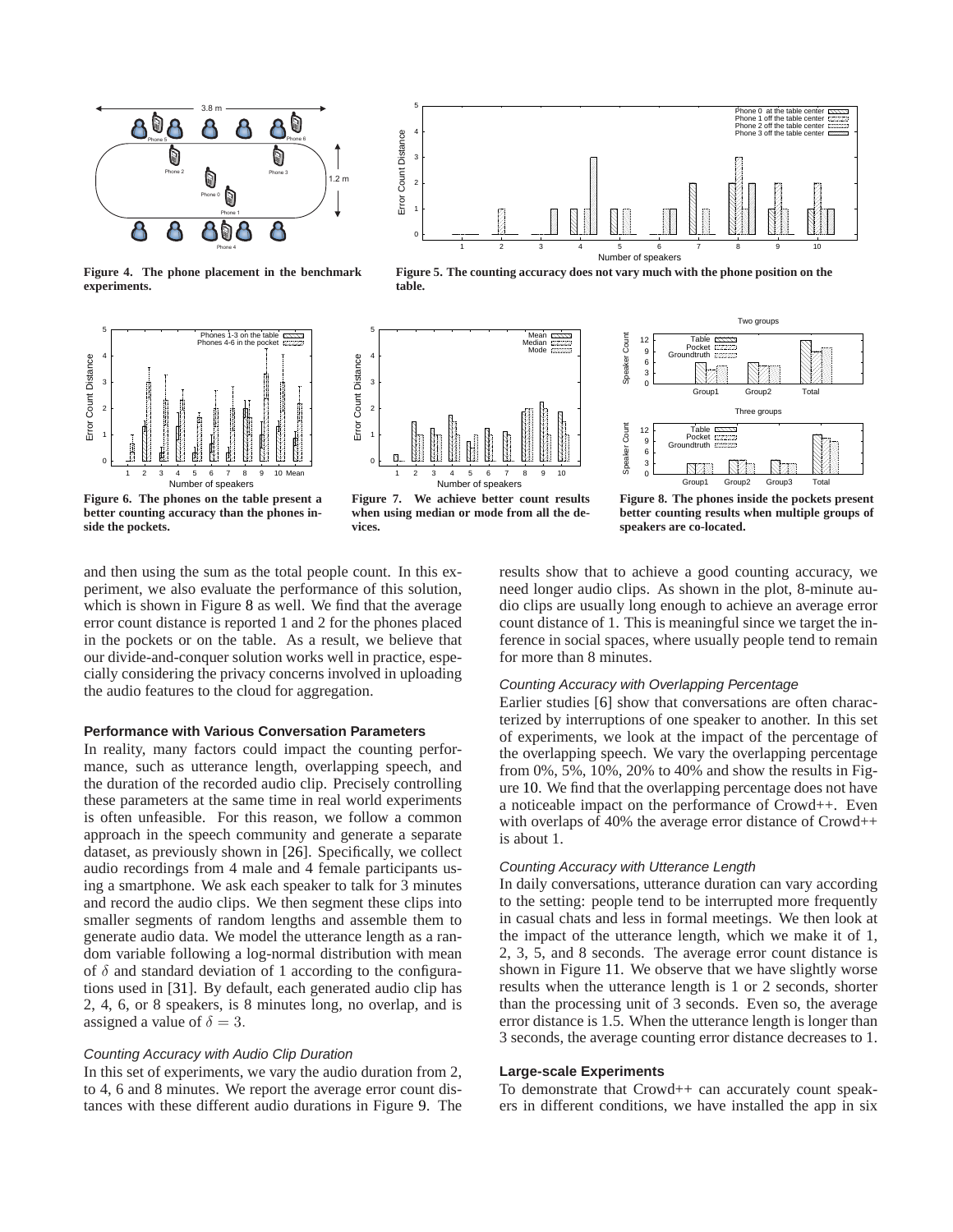



<span id="page-7-0"></span>**Figure 9. Eight-minute audioclips are sufficient to achieve an error count distance of 1.**

<span id="page-7-1"></span>**Figure 10. The average counting error distance is around 1 with up to 40% overlap.**



<span id="page-7-2"></span>

android devices and recruited six volunteers to collect 109 different audio instances with 120 people speakers for a total of 1034 minutes of recorded audio. The conversations are recorded during normal family and friend interactions. In each setting, the participants are within 1 meter from the phone. We can broadly group the audio clips into three categories based on the location of the recordings:

- *Private Indoor Environments:* In this category, audio clips are recorded in quiet indoor environments, including seminar rooms, office and home during, respectively, different events: meetings, lunch and home conversations. The phones are placed on the table during the recording. In spite of these conversations taking place in private indoor settings, background noise is still present, for example paper flipping, door's closing/opening, chair movement, etc.
- *Public Indoor Environments:* In this scenario, audio clips are recorded in different public indoor environments when participants are sitting in restaurants, food courts or moving in supermarkets and shopping malls. The phones are placed in the pocket. The background noise in these environments is mainly generated by surrounding people, music, and various service operations.
- *Outdoor Environments:* The last class of recordings are collected in outdoor places such as parking lots and restaurant outdoor seats, where the background noise mainly comes from cars, wind and other activities. The phones are placed in the pocket during recordings.

Table [3](#page-7-3) summarizes the signal-to-noise ratio (SNR) estimation [\[16\]](#page-9-28), average error count distance (AECD) and the average error count percentage  $(AECP)^2$  $(AECP)^2$ . We from all the experiments. We observe a higher error count and error count percentage and lower SNR when we move from private indoor, to public indoor and outdoor environments. We also observe that the error count increases when the crowd becomes larger because of more conflicting audio sources. The maximum AECP in private indoor scenarios is 33%. In more challenging environments, e.g., public indoors and outdoors, the accuracy degrades. Being Crowd++ designed to infer social hotspots mainly indoors, we conjecture that the indoor error range can be considered adequate for many applications.

| <b>Private Indoor Environments</b> |                 |                             |            |                |             |  |  |  |
|------------------------------------|-----------------|-----------------------------|------------|----------------|-------------|--|--|--|
| Speaker#                           | Sample #        | Place<br><b>SNR</b>         |            | <b>AECD</b>    | AECP        |  |  |  |
| 2                                  | 4               | Home                        | 21         | $\theta$       | 0%          |  |  |  |
| $\overline{3}$                     | $\overline{11}$ | Office                      | 24.6       | 0.82           | 27.3%       |  |  |  |
| $\overline{4}$                     | $\overline{8}$  | Office                      | 21.4       | 1.25           | 31.3%       |  |  |  |
| 5                                  | 7               | Kitchen                     | 20.9       | 1.28           | 25.6%       |  |  |  |
| $\overline{6}$                     | $\overline{10}$ | Kitchen<br>17.6             |            | $\overline{2}$ | 33%         |  |  |  |
| Overall                            | 40              | <b>Quiet Indoor</b><br>21.5 |            | 1.07           | 23.4%       |  |  |  |
| <b>Public Indoor Environments</b>  |                 |                             |            |                |             |  |  |  |
| Speaker#                           | Sample #        | Place                       | <b>SNR</b> | <b>AECD</b>    | <b>AECP</b> |  |  |  |
| 2                                  | $\overline{c}$  | Restaurant                  | 8.6        | $\theta$       | 0%          |  |  |  |
|                                    | 6               | Food Court                  | 13.2       | 1.5            | 50%         |  |  |  |
| 4                                  | 7               | Coffee Shop                 | 8.2        | 1.86           | 46.5%       |  |  |  |
| 5                                  | $\overline{17}$ | <b>Shopping Mall</b>        | 12.2       | 1.82           | 36.4%       |  |  |  |
| 7                                  | 12              | <b>Super Market</b>         | 13.8       | 1.58           | 22.6%       |  |  |  |
| Overall                            | 44              | Noisy Indoor                | 11.2       | 1.35           | 31.1%       |  |  |  |
| <b>Outdoor Environments</b>        |                 |                             |            |                |             |  |  |  |
| Speaker#                           | Sample #        | Place                       | <b>SNR</b> | <b>AECD</b>    | <b>AECP</b> |  |  |  |
| 2                                  | 4               | Plaza                       | 16.8       | 0.5            | 25%         |  |  |  |
| $\overline{3}$                     | 6               | Parking Lot                 | 16.6       | 1.2            | 40%         |  |  |  |
| $\overline{4}$                     | 7               | Plaza                       | 13         | 2.29           | 57.3%       |  |  |  |
| 5                                  | $\overline{2}$  | Parking Lot                 | 12.2       | 2.5            | 50%         |  |  |  |
| 6                                  | $\overline{6}$  | Patio                       | 13.9       | 2.67           | 44.5%       |  |  |  |
| Overall<br>.                       | 25              | 14.5<br>Noisy Outdoor       |            | 1.83           | 43.4%<br>.  |  |  |  |

<span id="page-7-3"></span>**Table 3. The detailed breakdown of the error counts for all the audio clips. We observe that average error count distances and average error count percentage for private indoor is less than in public indoor, and outdoor environments.**

# **Crowd++ Use Cases**

Finally, to demonstrate the utility of Crowd++, we have implemented three proof-of-concept use cases where knowing the number of speakers in a conversation is important.

#### Where Is the Most Crowded Restaurant?

Crowd++ can be exercised to find the most crowded restaurant in the area. To provide such a service, we envision there is at least one smartphone at each table running Crowd++, which counts the number of people talking at the table. Then we calculate the total number of people in the restaurant by summing up the people at each table.

In this study, we have recruited participants to record audio at four different restaurants, including formal restaurants, coffee shops, food courts in a mall and in a university student center. The results are shown in Table [3](#page-7-3) in the public indoor environments section, where AECP is 30.6%. We believe that this level of accuracy should be adequate for this use case since, again, our goal is to infer an estimate of the count in a lightweight manner. More accurate results could be achieved in cooperation with other techniques.

<span id="page-7-4"></span><sup>&</sup>lt;sup>2</sup>An alternative counting performance metric, defined as  $\frac{|\hat{C} - C|}{C}$ .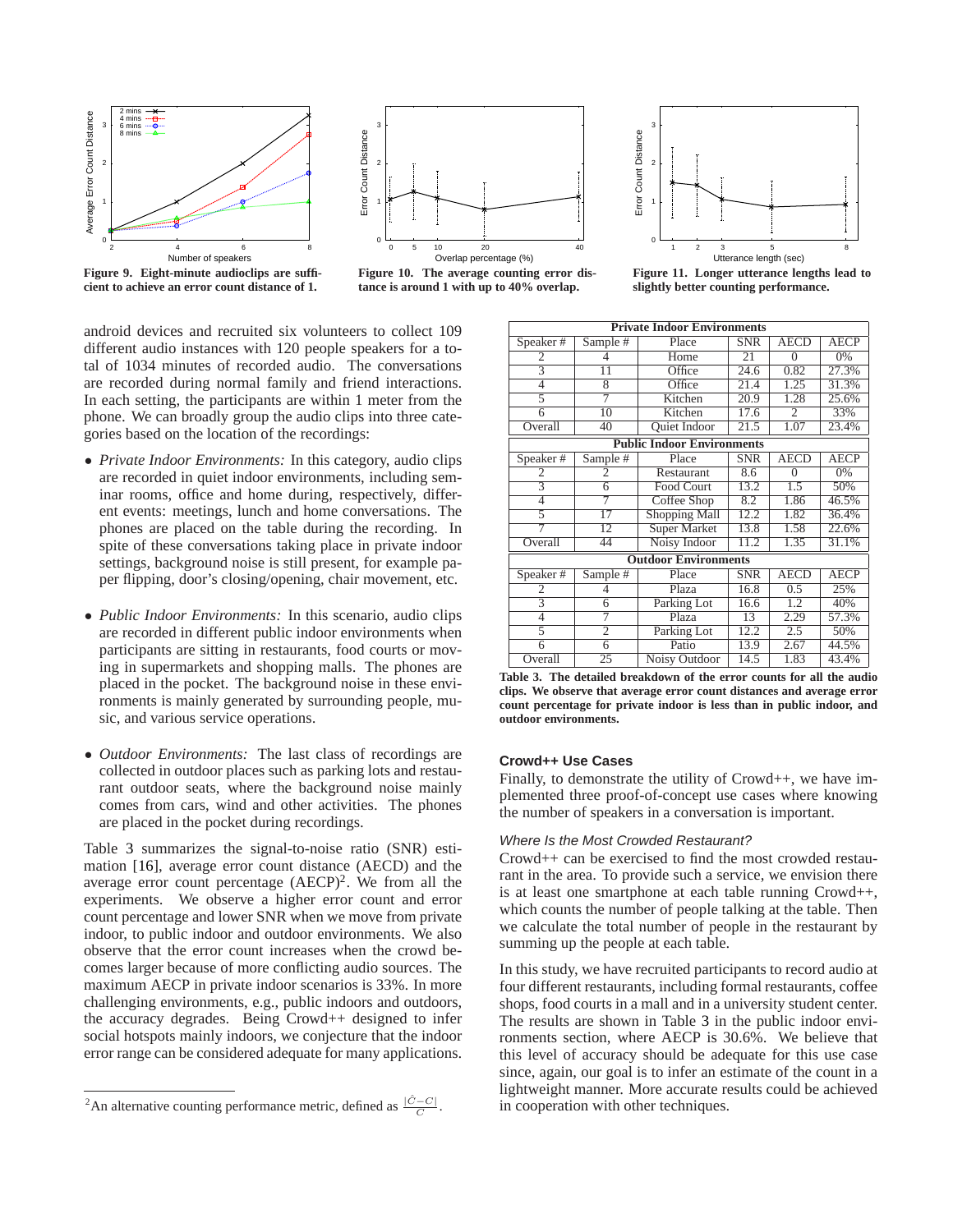

<span id="page-8-0"></span>**Figure 12. The social diary of a participant shows that he has different social patterns on work days and weekends.**

## Are you a social person?

In the second use case, Crowd++ can be used to build a person's social diary – how many people the person talks to, and at what time – which is particularly useful for seniors or people with clinic depression.

In this study, we have recruited three participants, a teacher, a student, and a company employee, who have been using the SocialDiary app to record their conversation log for a week. The SocialDiary app records audio every half an hour for 8 minutes. We show the log for the student participant on a weekday and a weekend in Figure [12.](#page-8-0) From the social diary, we observe that the student's day starts much later on the weekend. Also, he talks more in the morning and early afternoon on a weekday and at more recreational events – lunch and dinner – during weekends.

## Is your audience engaged?

In the third use case, we show that  $Crowd++$  can be used to measure the level of interaction of a lecture or seminar. Such a measurement could allow parents to be aware of their kids' participation in a classroom for example. Or it can be used to annotate a seminar or lecture to fast forward to the part with more active discussions when watching a video or audio recording of the event for example.

In this study, we record 2 regular classes and 2 recitation sessions at a university campus and 4 seminars from an industry lab. Each recording lasts 60 minutes. We segment each audio into six 10-minute segments and estimate the speaker count in each segment, as well as the total speaker count for the whole period. We show how the speaker count varies as time progresses in Figure [13.](#page-8-1) We observe that the recitation involves less interaction of all – the instructor spends most of the time showing how to solve the homework problems on the blackboard. The regular class has a steady interaction level throughout the duration, while the seminar presents more questions at the beginning.

## **DISCUSSION**

A possible source of interference is voice generated by TV or radio equipment. Would these background voices cause Crowd++ to over-count? The answer is no. Given the audio modulation techniques applied to TV and radio broadcast it has been proven that audio segments dominated by TV or radio sources can be effectively filtered out [\[21\]](#page-9-29). When there is



<span id="page-8-1"></span>**Figure 13. Seminars and classroom lectures have different interaction patterns over the time.**

instead significant overlap between people's live voices and TV or radio audio, source separation can be performed [\[19\]](#page-9-30).

We acknowledge that in some cases the accuracy of Crowd++ could be improved; however, Crowd++ has been designed to perform people counting on mobile devices with no infrastructure intervention and in an energy and resource-efficient manner. Because of this, Crowd++ doesn't rely on complex speech processing algorithms that would yield higher accuracy; its design favors efficiency and mobility support. We are currently exploring further optimizations, such as sparse sampling techniques to reduce the computation overhead. Moreover, noise cancellation achieved with the multiple microphones that can be found in most recent smarpthones would likely provide a further accuracy boost.

## **RELATED WORK**

We review the most relevant literature on smartphone audio inference applications and speaker count techniques.

## **Audio Sensing and Inference on Smartphones**

A large body of research demonstrates the use of the mobile phone's microphone to opportunistically analyze audio for event and context characterization. Examples of smartphone context-aware applications are Darwin [\[25\]](#page-9-25) and SpeakerSense [\[22\]](#page-9-2) to perform speaker identification. Surround-Sense [\[3\]](#page-9-6) analyzes audio events for place fingerprinting. The EmotionSense project [\[29\]](#page-9-31) demonstrates the possibility to classify humans' emotions through audio analysis. Ambient noise is leveraged to improve indoor localization results in [\[33\]](#page-9-32). All these projects have often in common the use of cumbersome supervised learning approaches, the use of external hardware in some cases, and the need to rely on external servers to operate the learning process. In contrast, Crowd++ is entirely unsupervised, with sensing and processing entirely occurring on the mobile device itself.

## **Speaker Counting**

Some speaker counting techniques can be found in the literature. The closest related research to Crowd++ is [\[1\]](#page-9-33) and [\[26\]](#page-9-26). Agneessens et al. [\[1\]](#page-9-33) present a pitch estimation algorithm to recognize a single speaker from audio recordings containing two speakers with 70% of the times correctly estimate the speaker count (referred to as counting accuracy). Crowd++ goes beyond this binary classification approach by tackling a